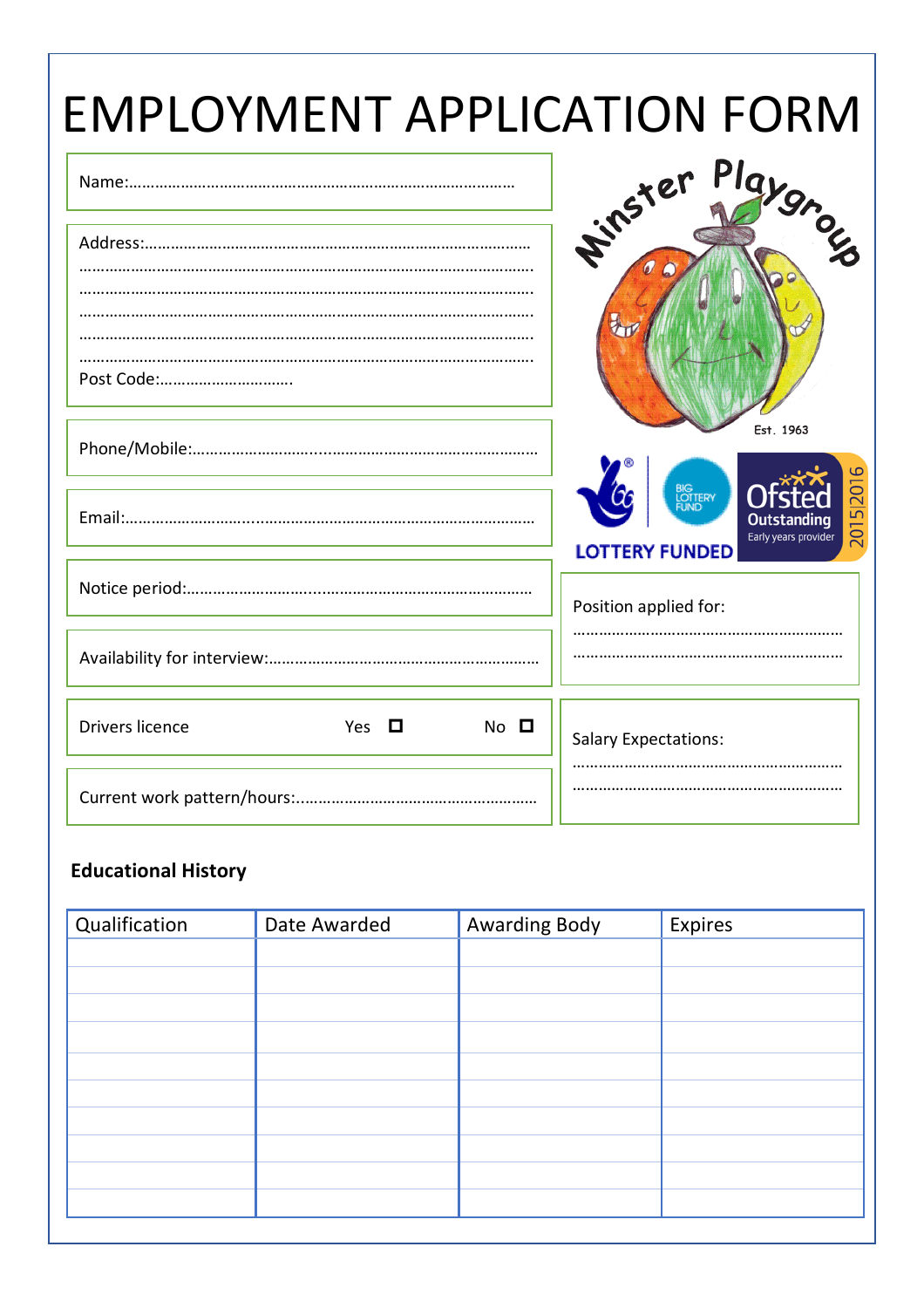# **Employment History**

| Duties & Responsibilities: |
|----------------------------|
|                            |
|                            |
|                            |
|                            |
|                            |
|                            |
|                            |
|                            |
|                            |
|                            |
|                            |
|                            |
|                            |
|                            |
|                            |
|                            |
|                            |
|                            |
|                            |
|                            |
| Duties & Responsibilities: |
|                            |
|                            |
|                            |
|                            |
|                            |
|                            |
|                            |
|                            |
|                            |
|                            |
|                            |
|                            |
|                            |
|                            |
|                            |
|                            |
|                            |
|                            |
|                            |
|                            |
|                            |
|                            |
|                            |
|                            |
|                            |
|                            |
|                            |
|                            |
|                            |
|                            |
|                            |
|                            |
|                            |
|                            |
|                            |
|                            |
|                            |
|                            |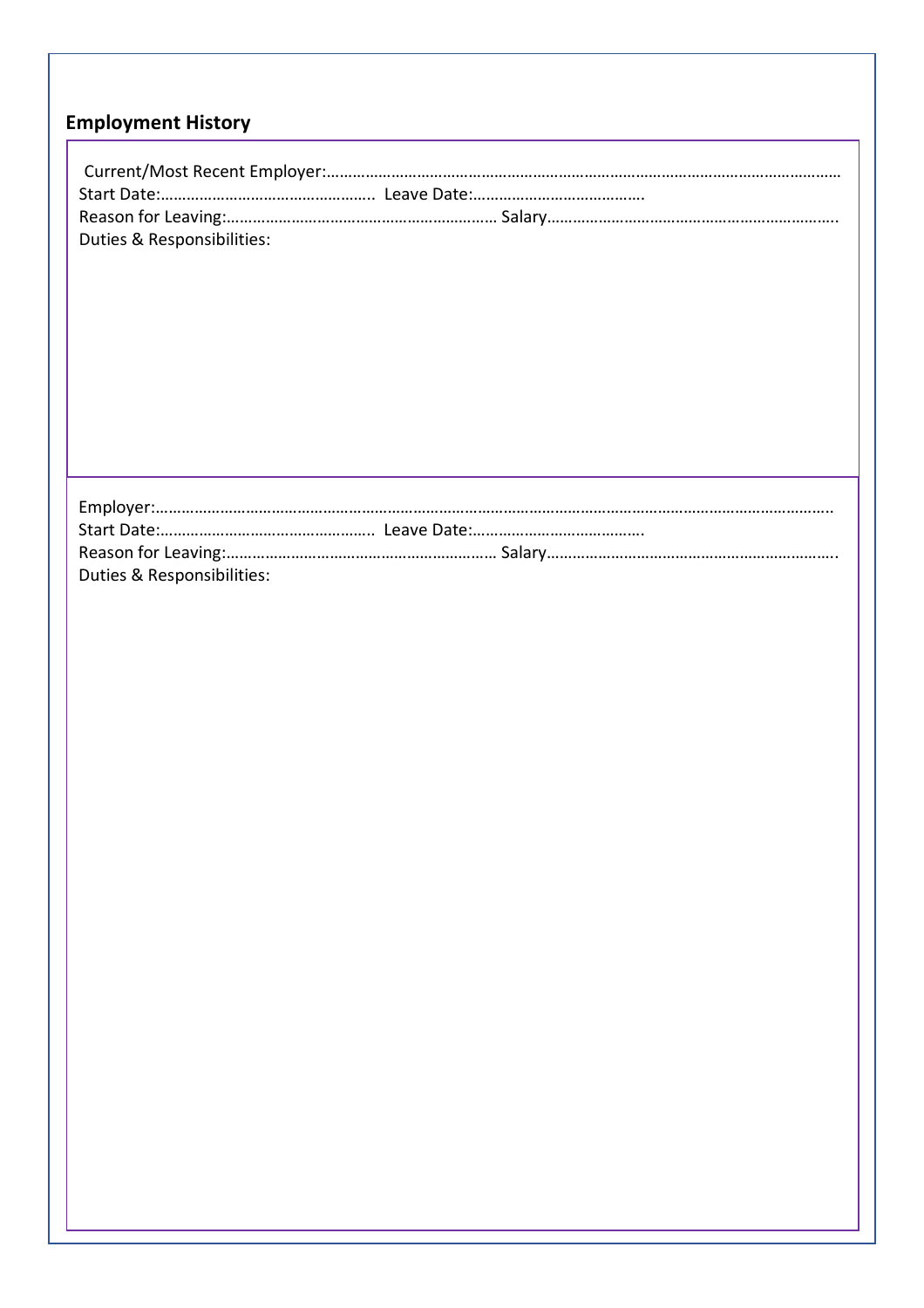## **Employment History Cont.**

| Duties & Responsibilities: |  |
|----------------------------|--|
|                            |  |
|                            |  |
|                            |  |
|                            |  |
|                            |  |
|                            |  |
|                            |  |
|                            |  |
|                            |  |
|                            |  |
|                            |  |
|                            |  |
|                            |  |
|                            |  |
|                            |  |
|                            |  |
|                            |  |
|                            |  |
|                            |  |
|                            |  |
|                            |  |
|                            |  |
| Duties & Responsibilities: |  |
|                            |  |
|                            |  |
|                            |  |
|                            |  |
|                            |  |
|                            |  |
|                            |  |
|                            |  |
|                            |  |
|                            |  |
|                            |  |
|                            |  |
|                            |  |
|                            |  |
|                            |  |
|                            |  |
|                            |  |
|                            |  |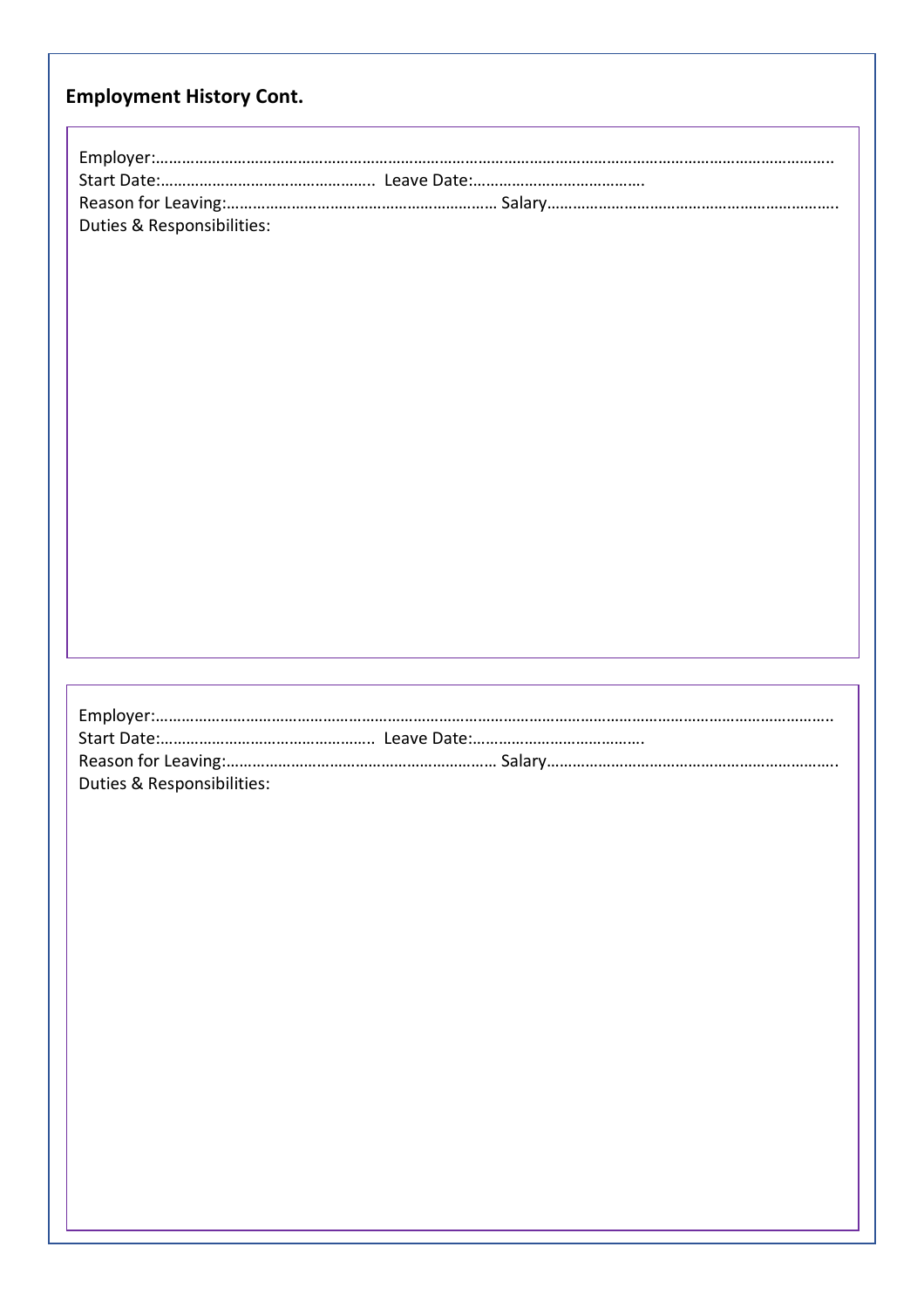| Please provide any further skills/experience that will support your application for this post.                                                                                                                                      |            |                |
|-------------------------------------------------------------------------------------------------------------------------------------------------------------------------------------------------------------------------------------|------------|----------------|
| <b>Equal Opportunities</b><br>Do you consider yourself to have a disability?                                                                                                                                                        | Yes $\Box$ | $No$ $\square$ |
|                                                                                                                                                                                                                                     |            |                |
| Please tell us if there are any 'reasonable adjustments' we can make to assist you in your application<br>or with our recruitment process.                                                                                          |            |                |
| Do you need a permit to work in the UK?                                                                                                                                                                                             | Yes $\Box$ | $No$ $\square$ |
| <b>Criminal Convictions</b>                                                                                                                                                                                                         |            |                |
| Do you have any convictions, cautions, reprimands or final warnings which are not protected as<br>defined by the Rehabilitation of Offenders Act 1974 (Exceptions) Order 1975 (as amended in 2013)?<br>$No$ $\square$<br>Yes $\Box$ |            |                |
| If you have answered yes, you now have two options on how to disclose your criminal record.                                                                                                                                         |            |                |